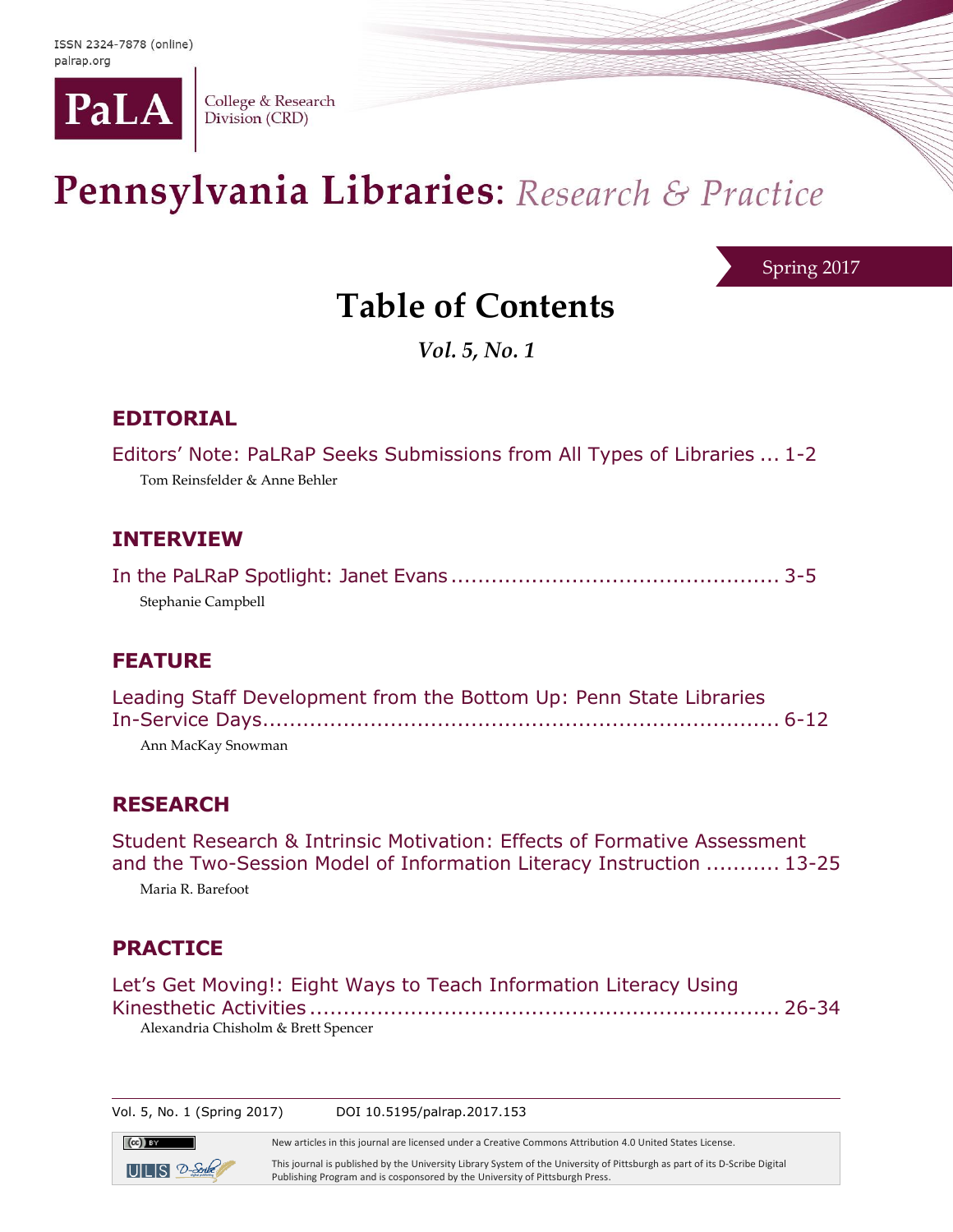#### Marywood University Learning Commons Wins Pride and Progress Scranton Chamber Award ....................................................................68